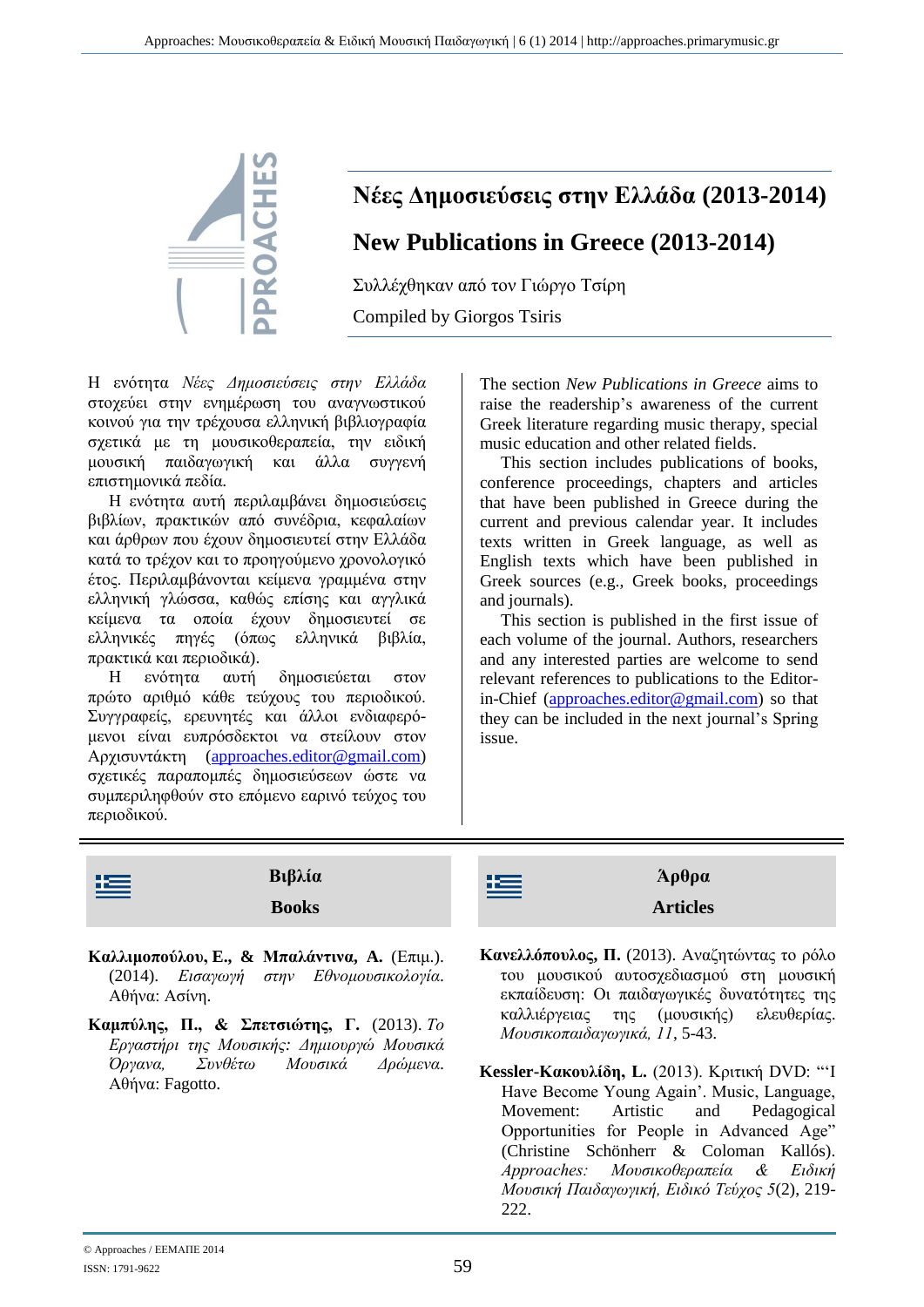- **Πασιαλή, Β.** (2013). Βιβλιοκριτική: "Developmental Speech-Language Training through Music for Children with Autism Spectrum Disorders" (Hayoung Lim). *Approaches: Μουσικοθεραπεία & Ειδική Μουσική Παιδαγωγική, 5*(1), 62-66.
- **Salmon, S., & Τσίρης, Γ.** (2013). To Orff-Schulwerk στον 21ο αιώνα: Ένα «άγριο λουλούδι»;. *Approaches: Μουσικοθεραπεία & Ειδική Μουσική Παιδαγωγική, Ειδικό Τεύχος 5*(2), 94-96.
- **Schumacher, K.** (2013). Η σημασία του Orff-Schulwerk στη μουσική κοινωνικο-ενταξιακή παιδαγωγική και στη μουσικοθεραπεία (Ελληνική μετάφραση: Ασπασία Φραγκούλη). *Approaches: Μουσικοθεραπεία & Ειδική Μουσική Παιδαγωγική, Ειδικό Τεύχος 5*(2), 106- 112.
- **Τσίρης, Γ.** (2013). Μουσική, υγεία και ευεξία: Η ανάγκη για πολυφωνικούς διαλόγους. *Approaches: Μουσικοθεραπεία & Ειδική Μουσική Παιδαγωγική, 5*(1), 3-4.
- **Φιλιάνου, Μ., & Γαλανάκη, Ε.** (2013). Ένα πρόγραμμα μουσικοκινητικής αγωγής Carl Orff για μαθητές με προβλήματα ακοής. *Approaches: Μουσικοθεραπεία & Ειδική Μουσική Παιδαγωγική, Ειδικό Τεύχος 5*(2), 194-206.
- **Φραγκούλη, Α.** (2013). Μουσικοθεραπεία στην ειδική αγωγή: Αξιολόγηση της ποιότητας σχέσης. *Approaches: Μουσικοθεραπεία & Ειδική Μουσική Παιδαγωγική, Ειδικό Τεύχος 5*(2), 138-151.
- **Ψαλτοπούλου, Δ., Μιχελή, M., & Καβαρδίνας, N.** (2013). Η μουσικοθεραπεία μέσα από το βλέμμα γονέων ΑμεΑ: Μια νέα οδός προς ουσιαστική βελτίωση ποιότητας ζωής, *Μουσικοπαιδαγωγικά, 11*, 91-109.



**Αγγλικά άρθρα σε ελληνικά περιοδικά**

**English articles in Greek journals**

**Agalianou, O., & Alexiadi, K.** (2013). The Hellenic Orff-Schulwerk Association (ESMA): Historical review, evolution and prospects. *Approaches: Music Therapy & Special Music Education, Special Issue 5*(2), 207-214.

- **Akombo, D.** (2013). Effects of community African drumming on generalised anxiety in adolescents. *Approaches: Music Therapy & Special Music Education, 5*(1), 25-33.
- **Chambers, C.** (2013). Music therapy by proxy: Using humanised images in song. *Approaches: Music Therapy & Special Music Education, 5*(1), 18-24.
- **Colwell, C.** (2013). Children's storybooks in the elementary music classroom: A description of their use by Orff-Schulwerk teachers. *Approaches: Music Therapy & Special Music Education, Special Issue 5*(2), 175-187.
- **Danuser, E.** (2013). DVD Review: "'I Have Become Young Again'. Music, Language, Movement Artistic and Pedagogical Opportunities for People in Advanced Age" (Christine Schönherr & Coloman Kallós). *Approaches: Music Therapy & Special Music Education, Special Issue 5*(2), 223-224.
- **Darrow, A. A.** (2013). Music therapy and special music education: Interdisciplinary dialogues (An interview by G. Tsiris). *Approaches: Music Therapy & Special Music Education, 5*(1), 12- 17.
- **Filianou, M., & Stamatopoulou, A.** (2013). Orff-Schulwerk in special education: A case study. *Approaches: Music Therapy & Special Music Education, Special Issue 5*(2), 125-131.
- **Fragkouli, Α.** (2013). Music therapy in special education: Assessment of the quality of relationship. *Approaches: Music Therapy & Special Music Education, Special Issue 5*(2), 152-165.
- **Fulford, R.** (2013). Conference report: "Society for Education, Music and Psychology Research (SEMPRE) 40th Anniversary Conference". *Approaches: Music Therapy & Special Music Education, 5*(1), 75-78.
- **Gooding, L., Hudson, M., & Yinger, O.** (2013). Students with special needs in the 21st century music classroom: Practices and perceptions of Orff- and non-Orff trained educators. *Approaches: Music Therapy & Special Music Education, Special Issue 5*(2), 166-174.
- **Graham, J.** (2013). A tribute to Robin Howat. *Approaches: Music Therapy & Special Music Education, 5*(1), 8-9.